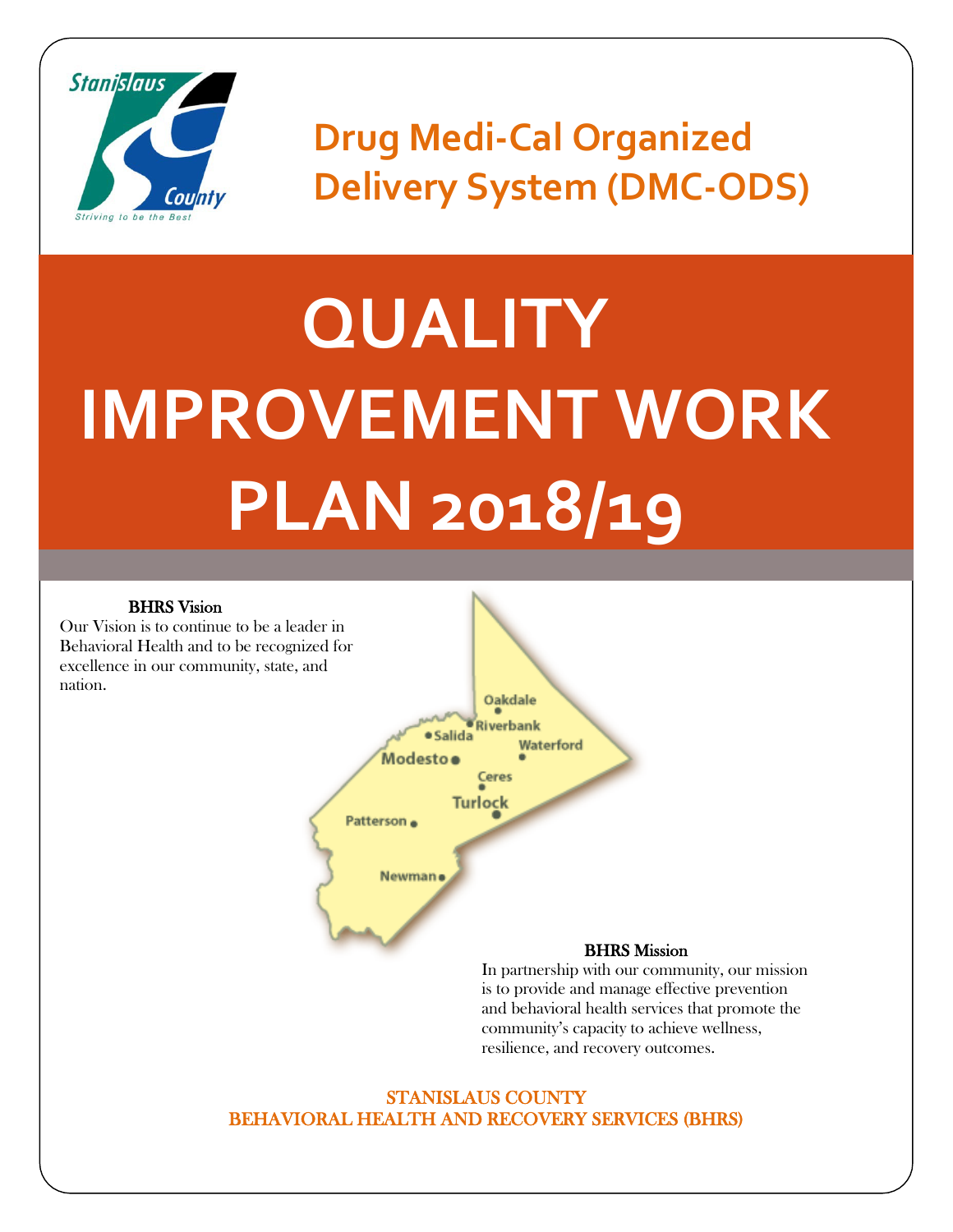### **Table of Contents**

<span id="page-1-0"></span>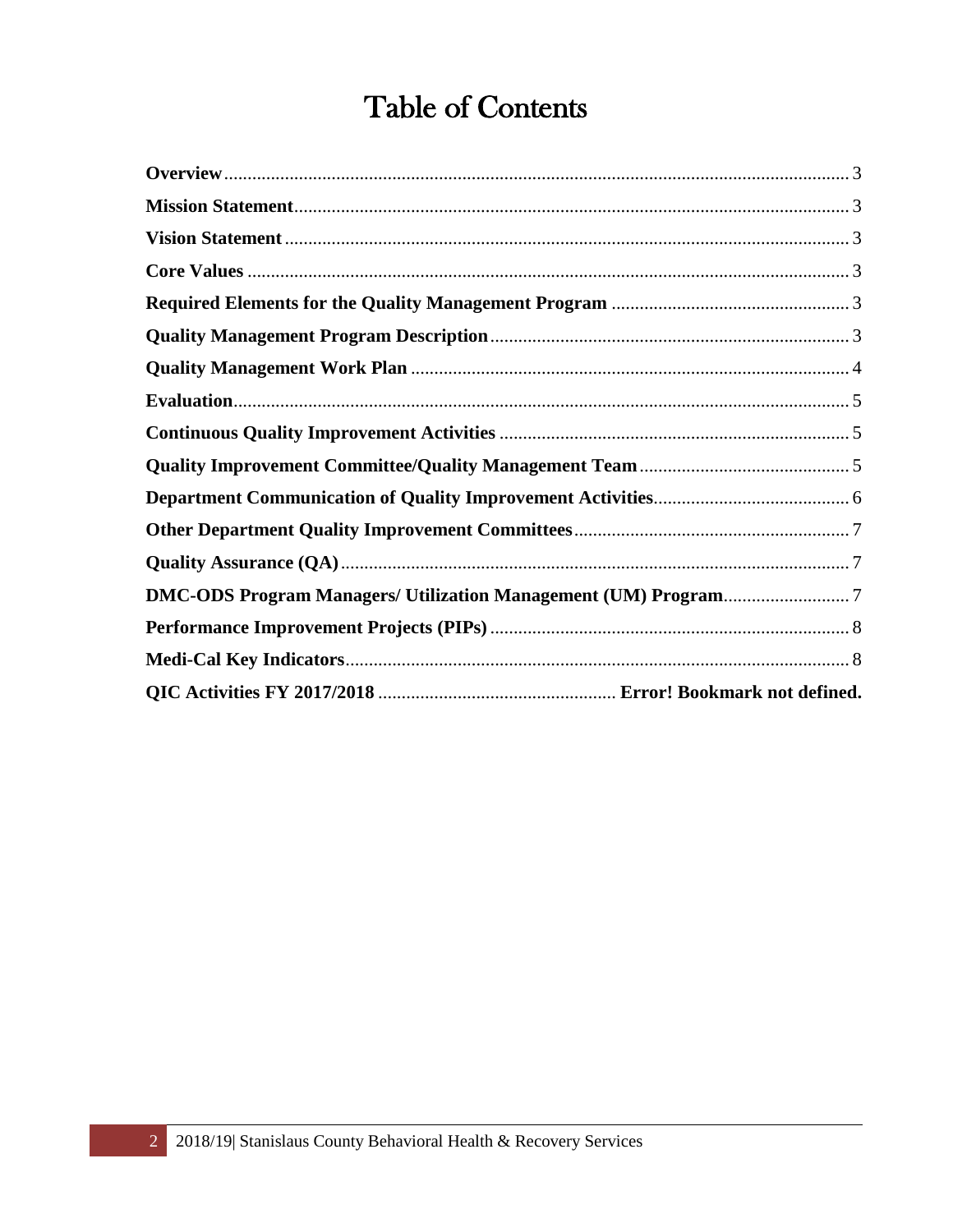## **Overview**

The Quality Improvement Work Plan serves as the foundation of the Stanislaus County Behavioral Health & Recovery Services (BHRS) to continuously improve the quality of treatment and services provided to our beneficiaries. The programs provided through BHRS are based on BHRS's Mission Statement, Vision Statement, and our Core Values.

#### <span id="page-2-0"></span>Mission Statement

In partnership with our community, our mission is to provide and manage effective prevention and behavioral health services that promote the community's capacity to achieve wellness, resilience, and recovery outcomes.

#### <span id="page-2-1"></span>Vision Statement

Our Vision is to continue to be a leader in Behavioral Health and to be recognized for excellence in our community, state, and nation.

#### <span id="page-2-2"></span>Core Values

We, the employees of Stanislaus County Behavioral Health & Recovery Services, value:

- Trustworthiness
- Respect
- Responsibility
- Fairness
- Caring
- Citizenship

#### <span id="page-2-3"></span>Required Elements for the Quality Management Program

According to the California State Department of Health Care Services (DHCS), the Quality Management (QM) Program clearly defines the BHRS QM Program's structure and elements, assigns responsibility to appropriate individuals, and adopts or establishes quantitative measures to assess performance and to identify and prioritize area(s) for improvement. The QM Program shall be evaluated annually and updated as necessary per Title 9, CCR, Section 1810.440(a)(6) and Title 42, CFR, Section 438.240(e).

#### <span id="page-2-4"></span>Quality Management Program Description

The QM Program shall be accountable to the Behavioral Health and Recovery Services Director as described in Title 9 CCR, Section 1810.440(a) (1). Operation of the QI program shall include substantial involvement by a licensed mental health staff person, as described in Title 9 CCR, Section 1810.440(a)(4). The QI Program shall include active participation by practitioners and providers, as well as beneficiaries and family members in the planning, design and execution of the QI Program, as described in Title 9 CCR, Section 1810.440(a)(2)(A-C).

There shall be a minimum of two active Performance Improvement Projects (PIPs) that meet the criteria in Title 42, CFR, Section 438.240(b)(1) and (d). Each performance improvement project shall focus on a clinical area, as well as one non-clinical area.

The QM Program shall;

- Conduct performance monitoring activities throughout its operations.
- Activities shall include but not be limited to;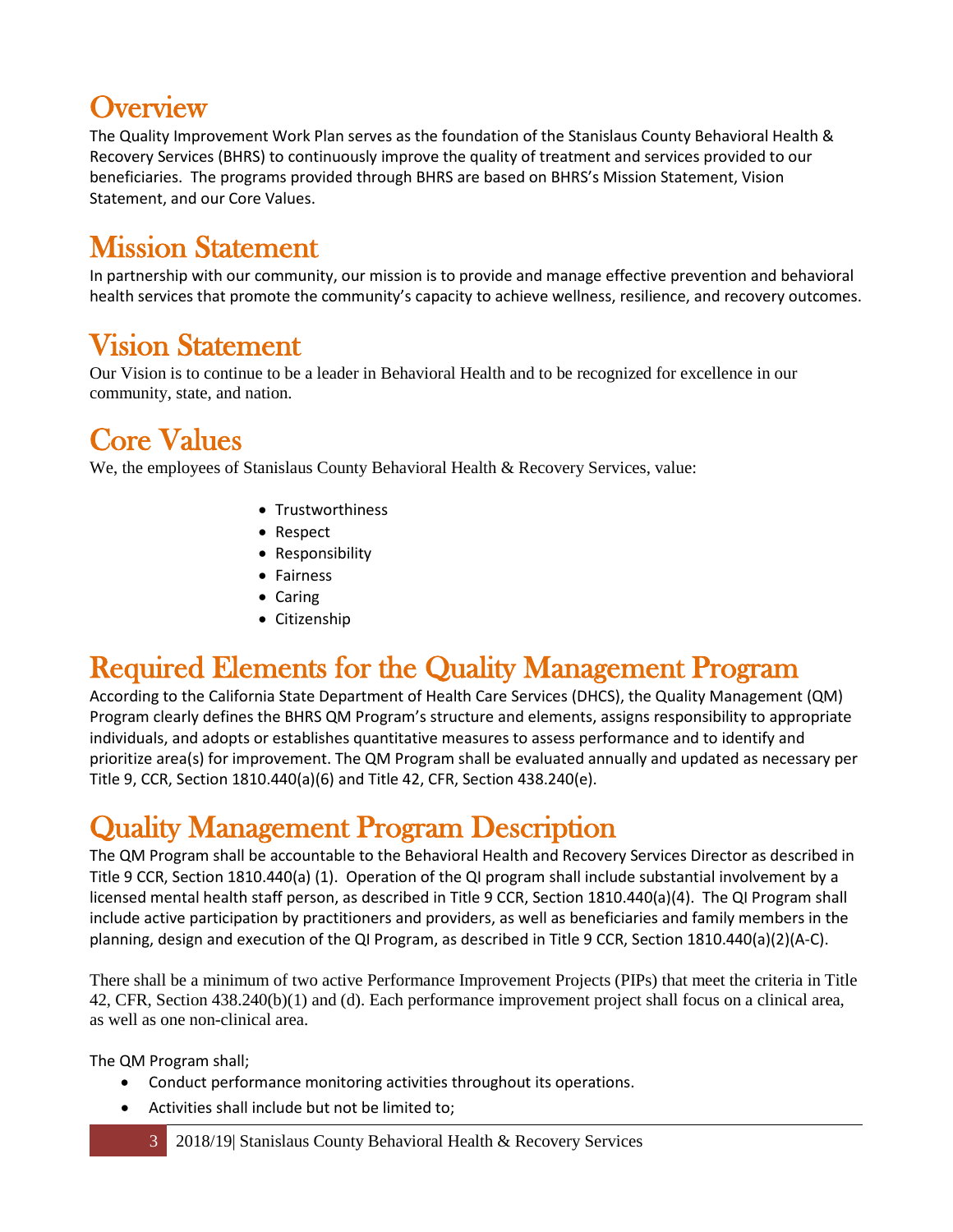- o Service Satisfaction
- o Safety and Effectiveness of Medication Practices
- o Coordination of Care
- o Quality of Care
- o Service Capacity
- o Timeliness of Services
- o Training of staff
- Ensure continuity and coordination of care with physical health care providers.
- Coordinate with other community providers used by its beneficiaries.
- Assess the effectiveness of our MOUs with Health Net and Health Plan of San Joaquin, to ensure the highest quality of services for both physical and mental health.
- Have mechanisms to detect both underutilization and overutilization of services, as required by Title 42, CCR, Section 438.240(b)(3).
- Implement mechanisms to assess beneficiary/family satisfaction. The BHRS shall assess beneficiary/family satisfaction by:
	- o Surveying beneficiary/family satisfaction with the BHRS's services at least annually;
	- o Evaluating beneficiary grievances, appeals and fair hearings at least annually; and
	- o Evaluating requests to change persons providing services at least annually; and
	- o Inform providers of the results of beneficiary/family satisfaction activities.
- Implement mechanisms to monitor the safety and effectiveness of medication practices.
	- o The monitoring mechanism shall be under the supervision of a person licensed to prescribe or dispense prescription drugs.
	- o Monitoring shall occur at least annually.
- Implement mechanisms to address meaningful clinical issues affecting beneficiaries system-wide.
	- o Monitor appropriate and timely intervention of occurrences that raise quality of care concerns.
	- o Take appropriate follow-up action when such an occurrence is identified.
	- o Results of the intervention shall be evaluated by BHRS at least annually.

#### <span id="page-3-0"></span>Quality Management Work Plan

BHRS has a QM Work Plan covering the current contract cycle with documented annual evaluations and documented revisions as needed. The QM plan was established for meeting the DMC- ODS requirements within the State and County contract.

The QM Work Plan includes the following:

- Evidence of the monitoring activities including, but not limited to,
	- o Review of beneficiary grievances, appeals, expedited appeals, fair hearings, expedited fair hearings, provider appeals, and clinical records review as required by Title 9, CCR, Section 1810.440(a)(5) and Title 42, CFR, section 438.416;
- A description of mechanisms that has been implemented to assess the accessibility of services within its service delivery area as related to the commencement of the DMC-ODS system for SUD services. This shall include;
	- o Goals for responsiveness for the BHRS's 24-hour access line number,
	- o Timeliness for scheduling of routine appointments,
	- o Timeliness of services for urgent conditions, and
	- 4 2018/19| Stanislaus County Behavioral Health & Recovery Services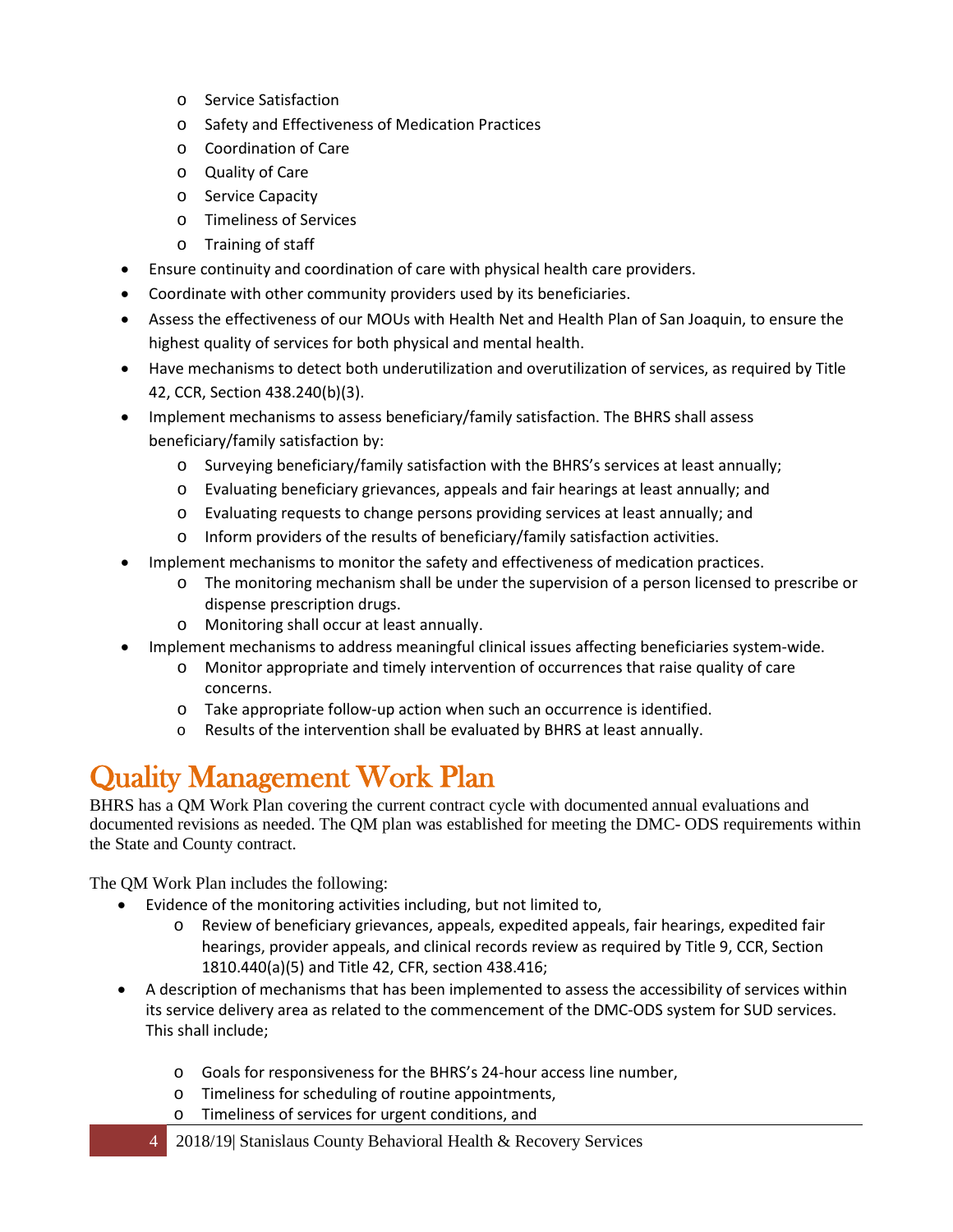- o Access to after-hours care.
- Evidence of compliance with the requirements for cultural competence and linguistic competence specified in Title 9, CCR, Section 1810.410.

#### <span id="page-4-0"></span>Evaluation

Annual evaluations are completed at the end of each fiscal year. The annual evaluation is conducted by Quality Improvement Program.

The evaluation summarizes the following;

- The goals and objectives of the programs/service's DMC-ODS Quality Improvement Plan,
- The quality improvement activities conducted during the past year, including the targeted process.
- The Medi-Cal key indicators utilized,
- The findings of the measurement, data aggregation, assessment and analysis processes, and
- The quality improvement initiatives taken in response to the findings.
- The progress towards meeting the Department's Annual Objectives.
- Recommendations: Based upon the evaluation, the actions deemed necessary to improve the effectiveness of the Department's program services.

## <span id="page-4-1"></span>Continuous Quality Improvement Activities

QI activities to improve outcomes of existing services and/or to design new services shall include:

- Collecting and analyzing data to measure against the goals stated in the QI/QM annual work plan, which prioritized areas of improvement that have been identified;
- Identifying opportunities for improvement and deciding which opportunities to pursue;
- Identifying relevant committees internal or external to ensure appropriate exchange of information with the QI Committee;
- Obtaining input from providers, beneficiaries and family members in identifying barriers to delivery of DMC-ODS services;
- Ensuring practice guidelines are adhered to;
- Designing and implementing interventions for improving performance;
- Measuring effectiveness of the interventions;
- Monitor the inclusion of cultural competency;
- Incorporating successful interventions into the BHRS operations as appropriate;
- Reviewing beneficiary grievances, appeals, expedited appeals, fair hearings, expedited fair hearings, provider appeals, and clinical records review as required by title 9, CCR, Section 1810.440(a)(5).

## <span id="page-4-2"></span>Quality Improvement Committee/Quality Management Team

The Quality Improvement (QI) Committee/Quality Management (QM) Team shall monitor the service delivery system with the aim of improving the processes of providing quality care for beneficiaries receiving DMC-ODS treatment services. The QI Committee shall:

- Review the quality of DMC-ODS services provided to beneficiaries.
- Recommend policy decisions;
- Review and evaluate the results of QI activities, including;
	- o Performance improvement projects;
	- o Institute needed QI actions;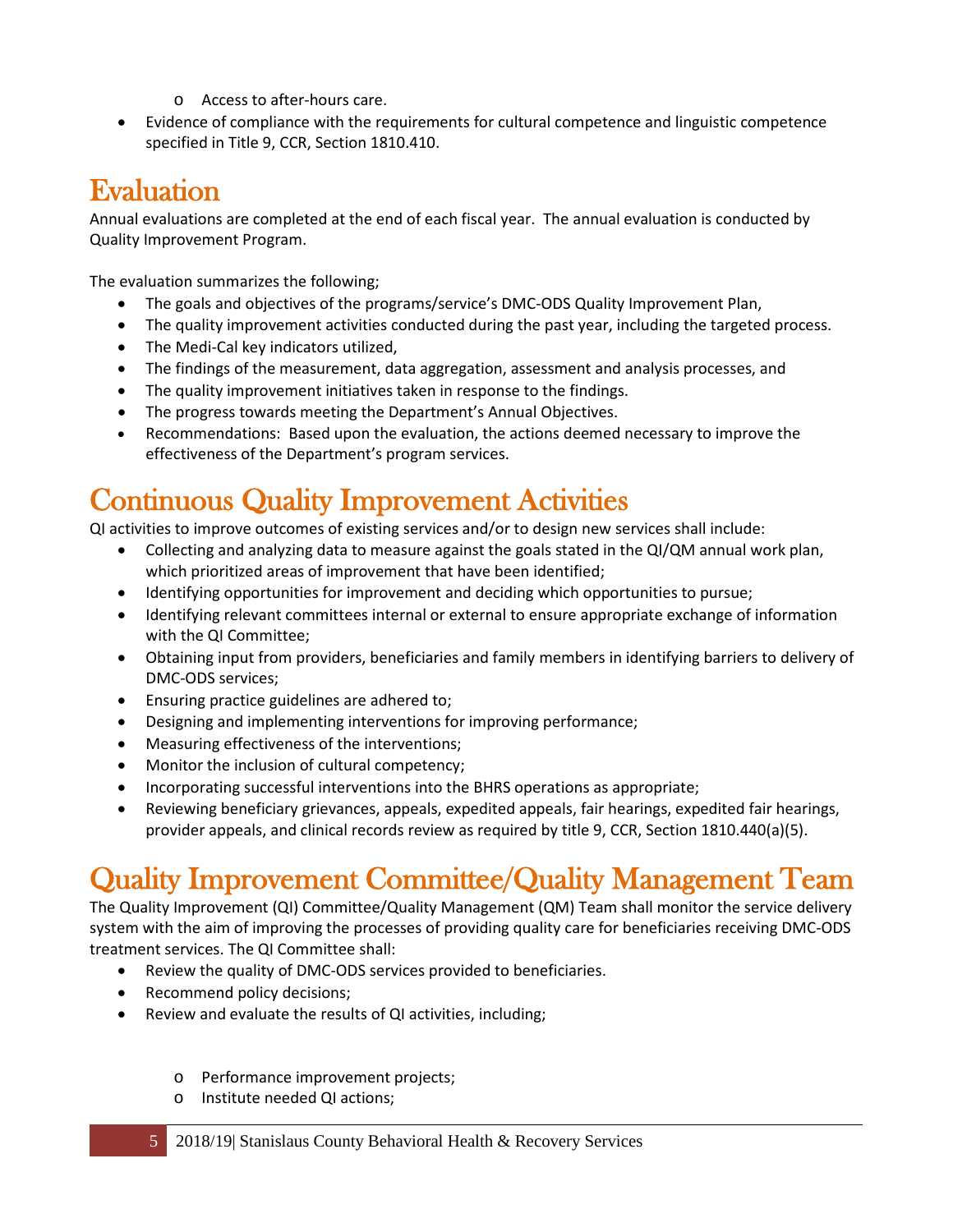- o Ensure follow-up of QI processes; and
- o Document QI Committee meeting minutes regarding decisions and actions taken.

QIC/QMT meeting agendas may include, but are not limited to, the following agenda items:

- Grievances, appeals, state fair hearings
- Expedited appeals and state fair hearings
- Requests for change of provider
- Notice of Adverse Benefit Determination (NOABD)
- Contract Provider services
- Consumer Satisfaction Survey Outcomes
- Utilization Review of documentation results
- Timeliness to services, referrals to residential
- Service delivery capacity, trends, quality and outcomes
- Policies and procedures
- Performance Improvement Projects
- Utilization of DMC-ODS Services
- Verification of services
- Cultural and Linguistic Competence needs and services
- Training updates

The QIC/QMT meets at least monthly and may include the following individuals:

- BHRS Director
- BHRS Medical Director
- BHRS Assistant Director
- BHRS Assistant Director-Administration
- BHRS Senior Leaders
- BHRS Program Managers
- MHSA Coordinator
- Compliance Officer
- Quality Services/Risk Manager
- Utilization Management Mental Health Coordinator
- UM Staff
- QI/QA staff
- Beneficiaries/Family Members
- Treatment Providers

#### <span id="page-5-0"></span>Department Communication of Quality Improvement **Activities**

BHRS supports QI activities through the planned coordination and communication of the results of the measurement of QI Initiatives. The overall efforts are to continually improve the quality of care provided to our beneficiaries to ensure that BHRS's mission is achieved. The planned communication may take place through the following methods:

- Recipients participating in the QIC report back to prospective recipient groups
- Emails
- Presentations to the Behavioral Health Board that addressed both Mental Health and Substance Use Disorder Services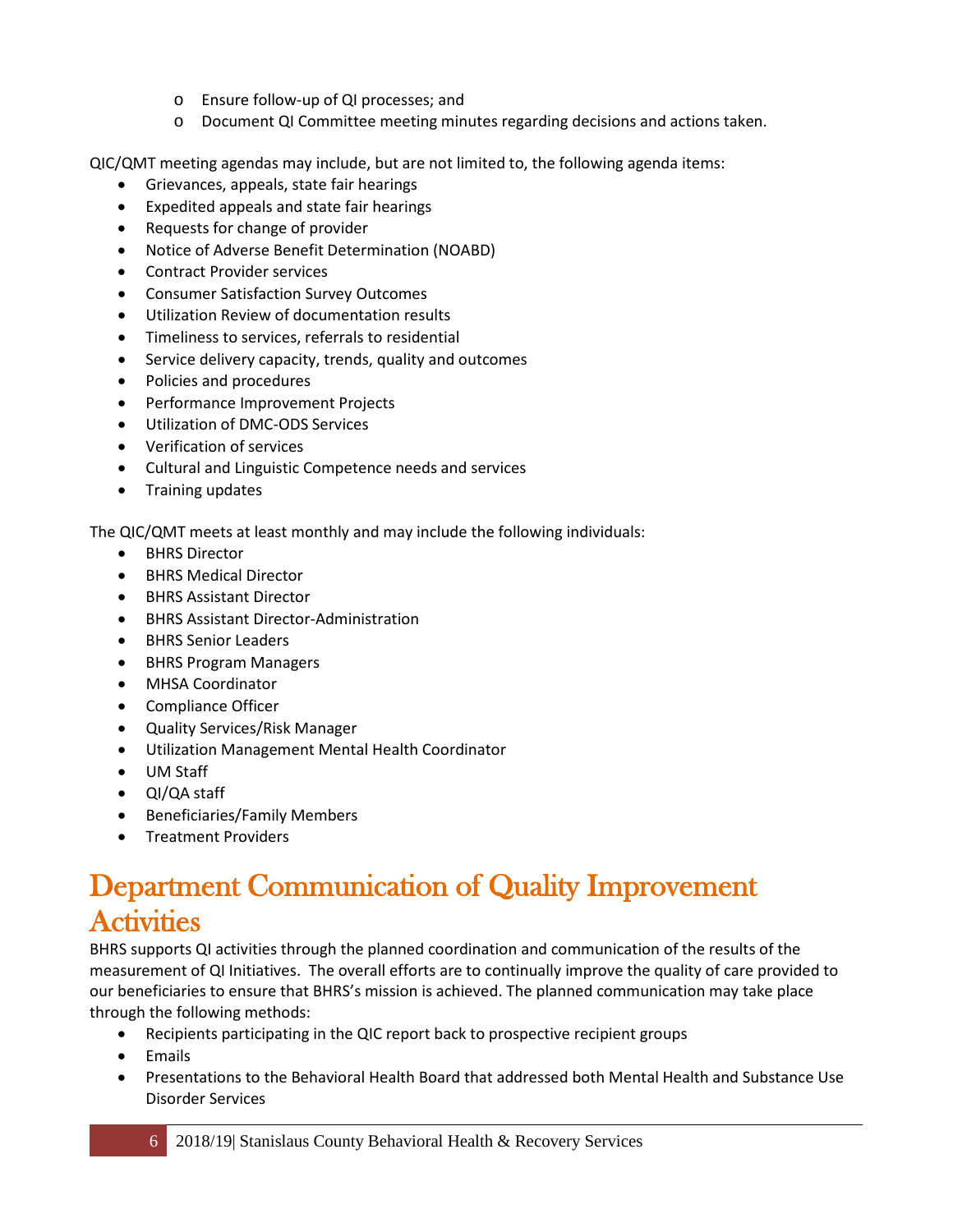- Posters, brochures, notices and surveys displayed in clinic locations
- Distribution of the Department's annual DMC-ODS QI Work Plan
- Distribution of meeting minutes

#### <span id="page-6-0"></span>Other Department Quality Improvement Committees

The Department has the following standing committees where QI/UM/QA activities occur:

- Performance Improvement Projects (PIP) Committee
- Compliance Committee
- Cultural Competency Committee
- Treatment Provider Meeting
- Peer Review
- Health Plan of San Joaquin/ Beacon BHRS Collaborative Meeting
- Health Net/MHN BHRS Collaborative Meeting
- Integrated Electronic Health Record Navigation/Documentation Training
- 800/Contact Log Oversight Committee
- SAPT Committee Calls
- DMC-ODS Technical Assistance (TA) Call
- BHRS SUD Leadership Meeting
- DMC-ODS Framework Committee
- DMC-ODS Oversight Committee
- Quarterly in person SAPT Committee Meetings
- Youth Advisory Committee
- Medi-Cal Key Indicators meeting

## <span id="page-6-1"></span>Quality Assurance (QA)

BHRS shall set standards and implement processes that will support understanding of, and compliance with, documentation standards set forth in the DHCS contract and any standards set by BHRS. QA activities may include monitoring performance so that the documentation of care provided will satisfy the requirements set forth in the State and County DMC-ODS contract. The documentation standards for beneficiary care are minimum standards to support claims for the delivery of specialty mental health and substance use disorder services. All standards shall be addressed within the beneficiary record.

## <span id="page-6-2"></span>DMC-ODS Program Managers/ Utilization Management (UM) Program

DMC-ODS Program Managers with assistant from the Utilization Management Program shall;

- Be responsible for assuring that beneficiaries have appropriate access to substance use disorder services and specialty mental health services as required in Title 9, CCR, Section 1810.440(b)(1-3).
- Evaluate medical necessity, appropriateness and efficiency of services provided to Medi-Cal beneficiaries prospectively or retrospectively.
- Implement mechanisms to assess the capacity of service delivery for its beneficiaries. This includes monitoring the number, type, and geographic distribution of mental health and substance use disorder services within the BHRS's delivery system.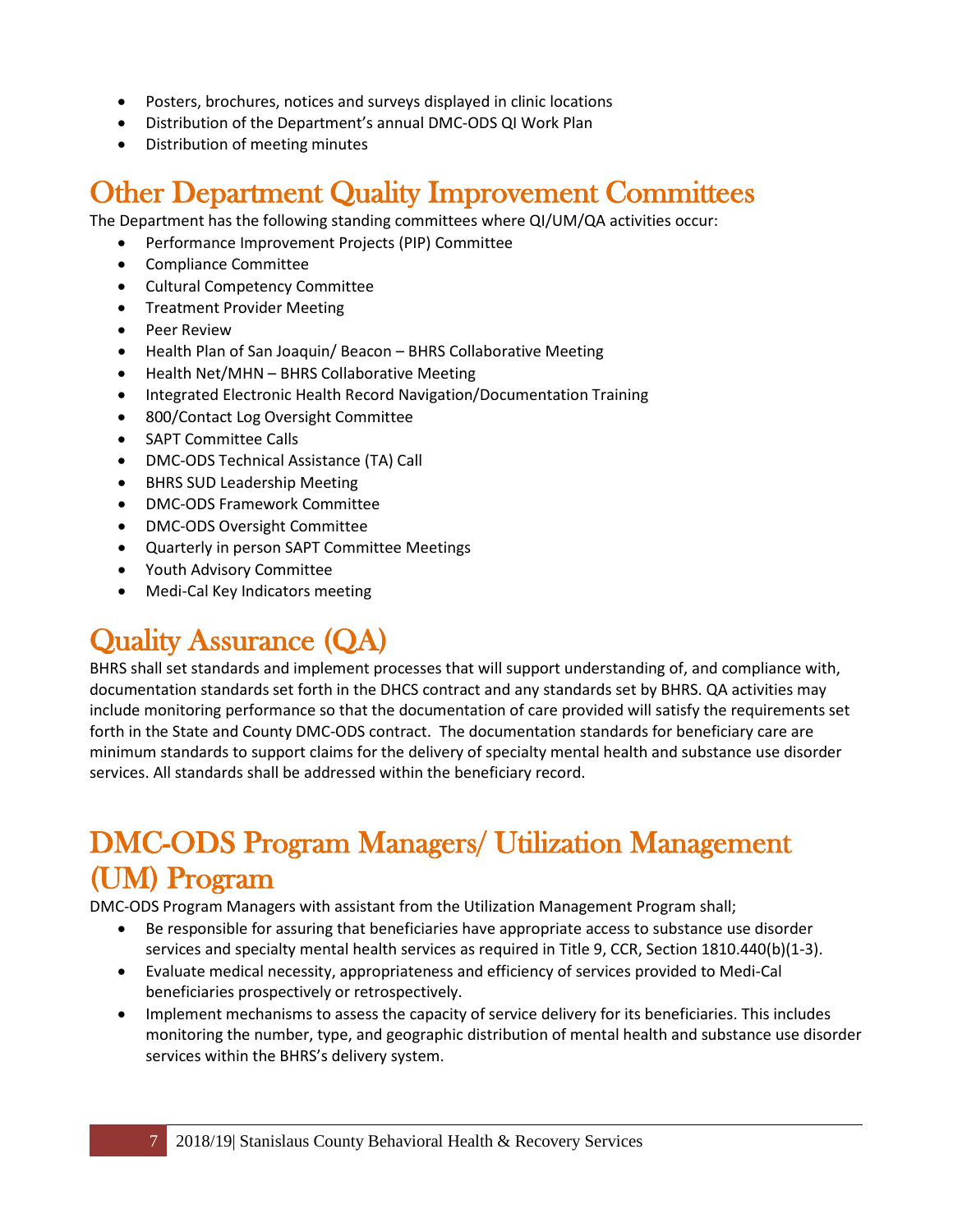- Implement mechanisms to assess the accessibility of services within its service delivery area. This shall include the assessment of responsiveness of the BHRS's 24-hour access line number, screening of calls to determine the appropriate level of care, timeliness of scheduling initial appointments, timeliness of DMC-ODS services.
- Implement mechanisms to assure authorization decision standards are met. Authorization of services shall include all of the following:
	- o Pursuant to Title 42, CFR, Section 438.210(b)(1), the Contractor and its subcontractors must have in place, and follow, written policies and procedures for processing requests for initial and continuing authorizations of services.
	- o Pursuant to Title 42, CFR, Section 438.210(b)(2), the Contractor shall have in effect mechanisms to ensure consistent application of review criteria for authorization decisions and shall consult with the requesting provider when appropriate.
	- $\circ$  Pursuant to Title 42, CFR, Section 438.210(b)(3), any decision to deny a service authorization request or to authorize a service in an amount, duration, or scope that is less than requested shall be made by a health care professional who has appropriate clinical expertise in treating the beneficiary's condition or disease.
	- o Decisions must be made within the timeframes outlined for service authorizations in Title 42, CFR Section 438.210(d), and notices of action related to such decisions must be provided within the timeframes set forth in Title 42, CFR, Section 438.404.(c).

## <span id="page-7-0"></span>Performance Improvement Projects (PIPs)

BHRS will develop Performance Improvement Projects that will be designed to achieve significant improvement in clinical and non-clinical health outcomes and beneficiary satisfaction. BHRS will establish an ongoing quality assessment and performance improvement program consistent with 42 CFR 438.240. BHRS will maintain a minimum of two active PIPS's overseen by the QI Committee/QM Team with one being clinical and one addressing an administrative area.

• Upon the commencement of the BHRS DMC-ODS services, a PIP committee will be established and meet regularly.

## <span id="page-7-1"></span>Medi-Cal Key Indicators

A Medi-Cal key indicator is a type of quantifiable measurement that provides information regarding a program/services process, functions or outcomes. Selection of a Medi-Cal Key Indicator for services within BHRS is based on the following considerations:

- Relevance to the Department's mission.
- Required monitoring item by DHCS and EQRO.
- Clinical importance whether it addresses a clinically important process that is:
	- o High volume
	- o High risk
	- o Measuring consumer satisfaction
	- o Assess the cultural competency of services, linguistics, etc.

Once the performance of a selected process has been measured, assessed and analyzed, the information gathered by the above Medi-Cal key indicator(s) is used to identify a continuous quality improvement initiative to be undertaken. The decision to undertake the initiative is based upon program/service priorities. The purpose of an initiative is to improve the performance of existing services or to design new ones.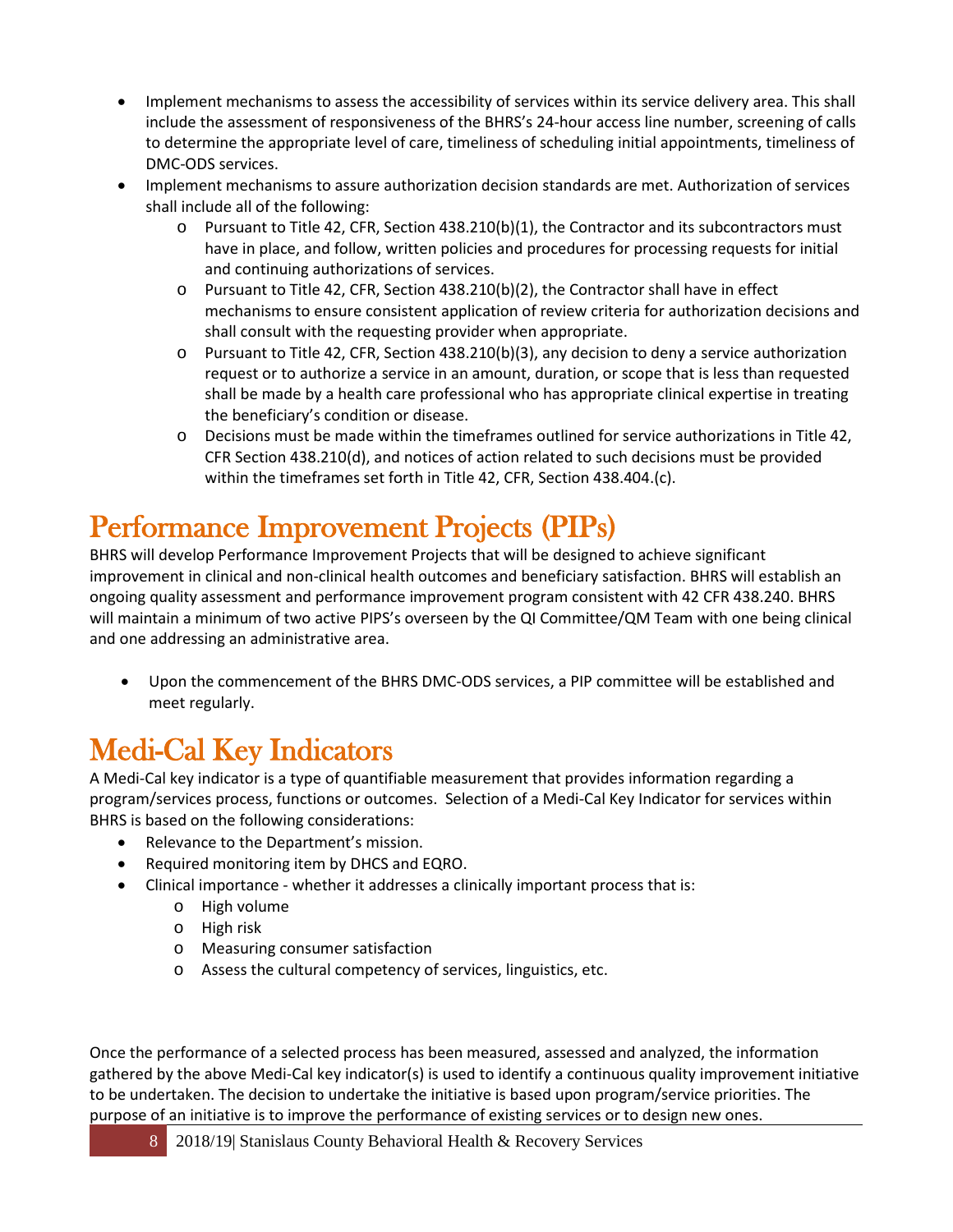#### SUD QIC WORK PLAN F/Y 2018-19

| <b>Areas of</b>                        | <b>Focus of</b>                                                                                                                                                                                                                                                                                                                                                                                                                                                                                                                      | <b>Measurable</b>                                                                                                               | <b>QIC</b>                                                                                                        | <b>Monitoring</b> | <b>End of Year</b> |
|----------------------------------------|--------------------------------------------------------------------------------------------------------------------------------------------------------------------------------------------------------------------------------------------------------------------------------------------------------------------------------------------------------------------------------------------------------------------------------------------------------------------------------------------------------------------------------------|---------------------------------------------------------------------------------------------------------------------------------|-------------------------------------------------------------------------------------------------------------------|-------------------|--------------------|
| Focus/                                 | <b>Improvement</b>                                                                                                                                                                                                                                                                                                                                                                                                                                                                                                                   | <b>Objective</b>                                                                                                                | <b>Activities</b>                                                                                                 | <b>Frequency</b>  | <b>Summary of</b>  |
| <b>Key</b>                             |                                                                                                                                                                                                                                                                                                                                                                                                                                                                                                                                      |                                                                                                                                 |                                                                                                                   |                   | <b>Activities/</b> |
| <b>Processes</b>                       |                                                                                                                                                                                                                                                                                                                                                                                                                                                                                                                                      |                                                                                                                                 |                                                                                                                   |                   | <b>Outcomes</b>    |
| <b>Access</b>                          | Evaluate program<br>specific data<br>regarding number of<br>days from initial<br>referral/contact to<br>completed<br>assessment.                                                                                                                                                                                                                                                                                                                                                                                                     | Number of days<br>from initial<br>referral/contact<br>to completed<br>assessment.                                               | Evaluating<br>current<br>intake<br>processes<br>through use<br>of simulated<br>walk-through<br>form.              | Monthly           |                    |
| <b>Access</b>                          | Evaluate program<br>specific data<br>regarding number of<br>days from<br>completed<br>assessment to first<br>service.                                                                                                                                                                                                                                                                                                                                                                                                                | Number of days<br>from<br>assessment to<br>first service.                                                                       | Evaluating<br>current<br>intake<br>processes<br>through use<br>of simulated<br>walk-through<br>form.              | Monthly           |                    |
| <b>Regulatory</b><br><b>Compliance</b> | In effort to meet<br>regulatory<br>requirements, the<br>QIC will develop<br><b>SUD Medi-Cal Key</b><br>Indicators to<br>identify/monitor the<br>following:<br>□Timeliness of first<br>initial contact to<br>face-to-face<br>appointment<br>$\Box$ Frequency of<br>follow-up<br>appointments in<br>accordance with<br>individualized<br>treatment plans<br>$\Box$ Timeliness of<br>services of the first<br>dose of NTP<br>services<br>$\Box$ Access to after-<br>hours care<br>□ Responsiveness<br>of the beneficiary<br>access line | SUD Medi-Cal<br>Key Indicators<br>will be<br>developed in<br>order to stay in<br>compliance with<br>state-required<br>elements. | SUD Medi-<br>Cal Key<br>Indicators will<br>be developed<br>and<br>submitted for<br>approval by<br>QIC and<br>SLT. | Monthly           |                    |